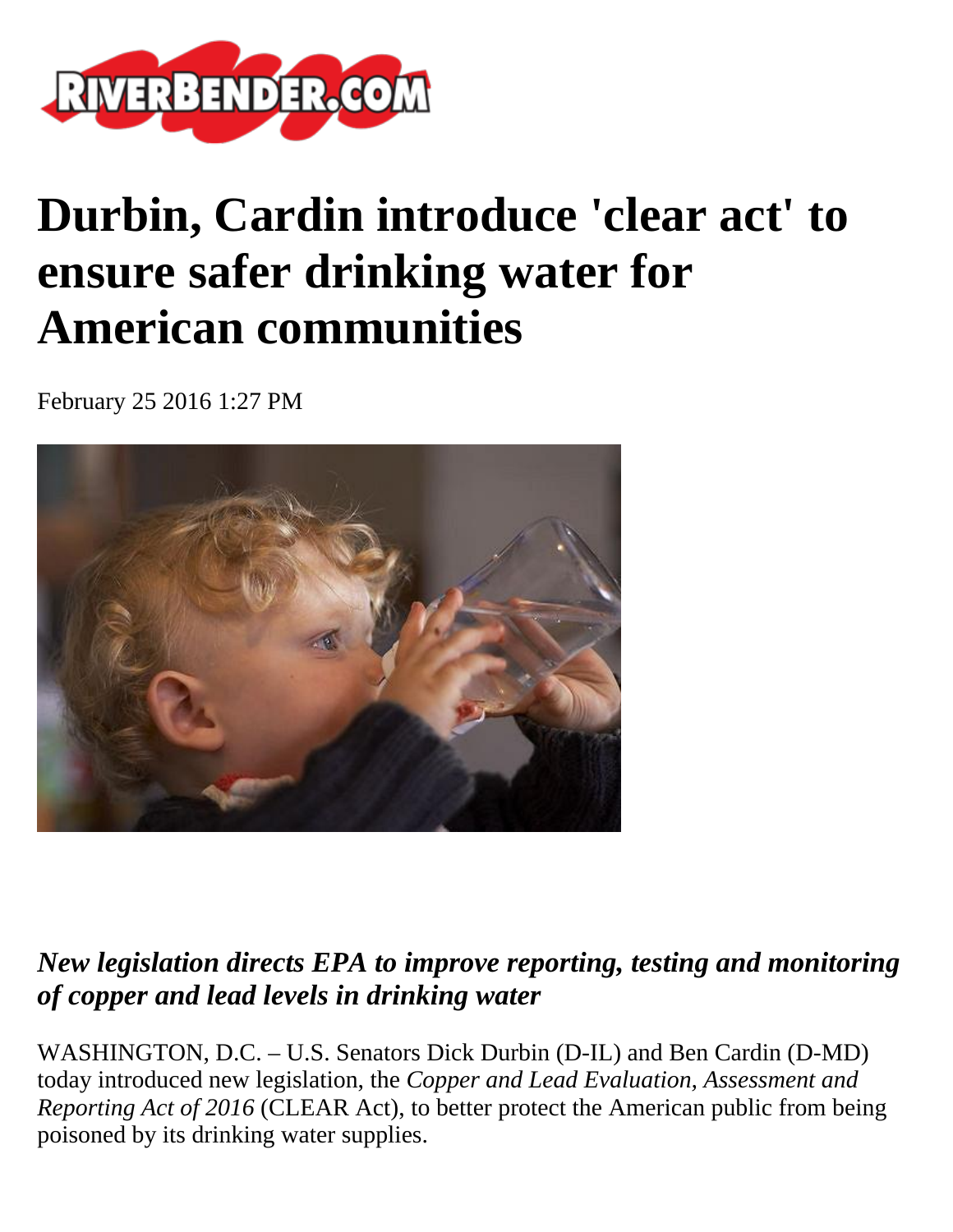The CLEAR Act directs the Environmental Protection Agency to develop new ways to improve the reporting, testing and monitoring of lead and copper levels in America's drinking water, addressing an urgent need brought to light in Flint, Mich., that exists in communities nationwide.

**"A recent Chicago Tribune report highlighted the risks that aging water infrastructure can pose to residents of cities like Chicago where nearly 80% of homes are connected to pipes that contain lead," said Durbin. "The crisis in Flint has brought national attention to the threat of elevated levels of lead in drinking water and the danger that can be to children and families if left untreated. The CLEAR Act focuses on common sense reforms to give Americans more information about the safety of their drinking water."**

**"The loss of safe drinking water supplies in Flint and in communities across the country has given rise to a crisis of public confidence that should never be allowed to exist in America," said Senator Cardin, a senior member of the Senate Committee on Environment and Public Works. "The CLEAR Act will work to restore the public trust in its drinking water by improving safety testing and ensuring our communities know immediately should their drinking water safety ever be compromised."** 

By codifying into law the December 2015 [recommendations](http://www.awwa.org/Portals/0/files/legreg/documents/NDWAC%20Recommendations.pdf) of the National Drinking Water Advisory Council for long-term revisions to EPA standards for lead and copper, the CLEAR Act acts on broadly backed, consensus recommendations for reform. These include:

- Establishing a health-based, household action level that triggers a report to the consumer and to the applicable health agency for follow-up.
- Adding targeted outreach to consumers with lead service lines and other vulnerable  $\bullet$ populations and their caregivers/healthcare providers.
- Encouraging public accountability through better online reporting from utilities to the public.
- Requiring public water systems to provide a public statement of lead service line  $\bullet$ ownership where a community has lead service lines.
- Modifying monitoring requirements to provide for voluntary, consumer-requested  $\bullet$ tap samples for lead.